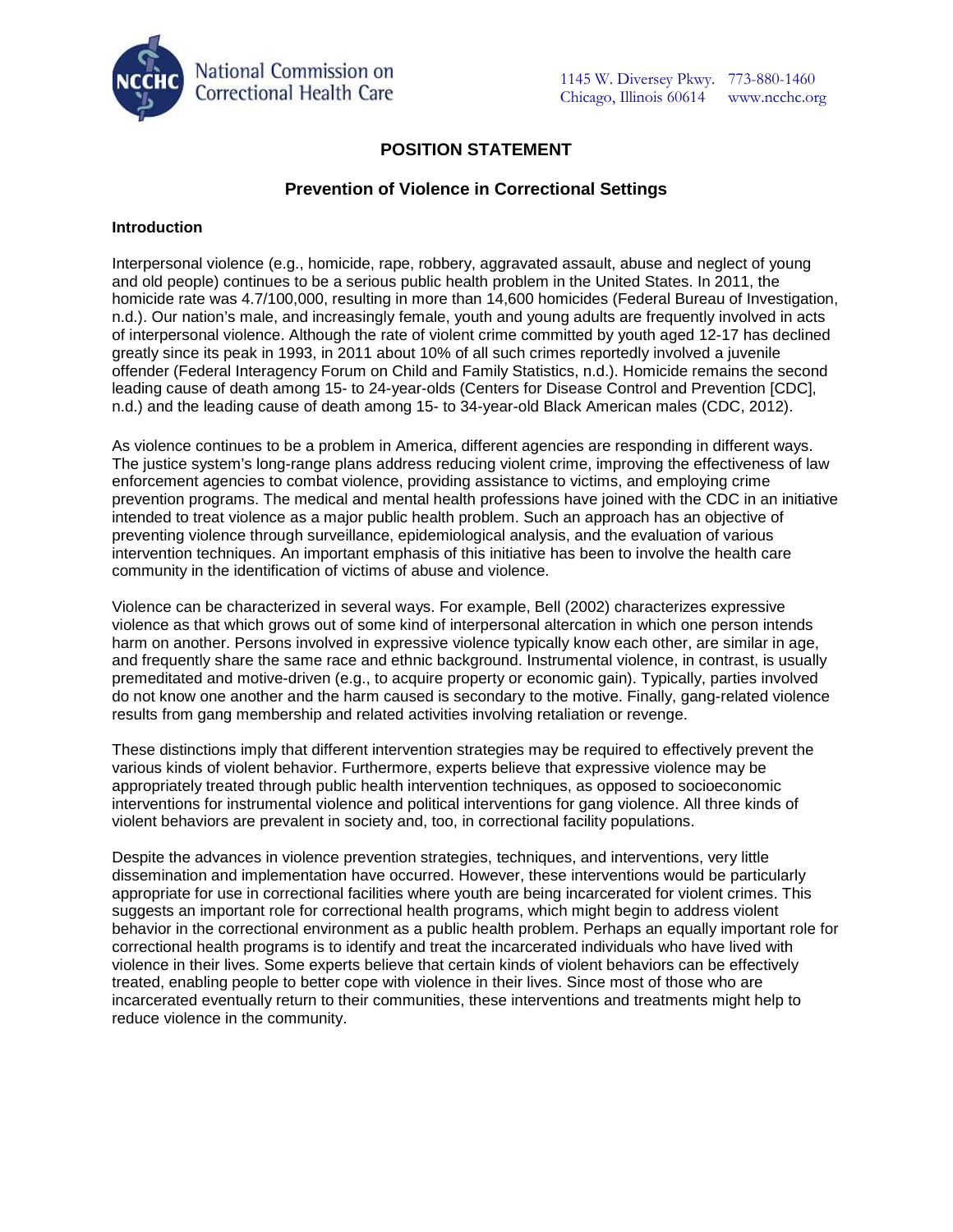### **Position Statement**

Correctional health programs are an important public health resource in the identification, care, and treatment of individuals who have been involved in violent acts. The National Commission heartily endorses the CDC's position that violence is a public health problem and calls upon correctional health programs to join with the CDC and other professional groups in addressing violence in the incarcerated population. It is NCCHC's position that standards for correctional health services should be used as the basis for violence prevention, treatment, and education in correctional health settings. Specifically, correctional health services should take the following measures:

- 1. Incorporate violence risk assessment—including child and domestic abuse, sexual abuse, and personal victimization—into receiving screening of all inmates upon intake, all inmate health assessments, and mental health evaluations.
- 2. Refer as appropriate all inmates with violent histories (i.e., those with expressive violence), including those who exhibit violent behaviors that place the safety and welfare of themselves or others in jeopardy, to treatment by appropriately trained health care providers. Treatment should not consist of only placing the inmate on medication, but instead should take a balanced biopsychosocial approach to the treatment of violence.
- 3. Develop protocols and guidelines for violence prevention, intervention, and follow-up to be used by qualified health professionals treating inmates. Health care providers also should receive training in these areas. Training should include information on policies and practices designed to prevent violence, treatment of violent offenders and victims of adult or childhood violence, nonphysical methods for preventing and/or controlling disruptive behaviors, appropriate use of medical restraints, and effective techniques for personal safety.
- 4. Train correctional officers on prevention of expressive violence and nonphysical methods to prevent and/or control disruptive behaviors stemming from expressive violence. Correctional officer training should also address security issues designed to inhibit instrumental and gang-related violence.
- 5. Establish contacts with community-based organizations able to assist in treatment and continuity of care upon the inmate's release from the correctional facility.

#### *Adopted by the National Commission on Correctional Health Care Board of Directors September 19, 1993 April 1994 — reaffirmed with revision October 2012 — reaffirmed with revision October 2013 — reaffirmed with revision*

#### **Additional Resources**

- Centers for Disease Control and Prevention. (n.d.). *Violence prevention*. Available at <http://www.cdc.gov/violenceprevention>
- Hahn, R., Fuqua-Whitley, D., Wethington, H., Lowy, J., Crosby, A., Fullilove, M., ... Task Force on Community Preventive Services. (2007). Effectiveness of universal school-based programs to prevent violent and aggressive behavior: A systematic review. *American Journal of Preventive Medicine, 33(2S)*, S114 – S129.
- U.S. Department of Health and Human Services. (2001). *Youth violence: A report of the Surgeon General*. Washington DC: Author. Available at<http://www.ncbi.nlm.nih.gov/books/NBK44294>